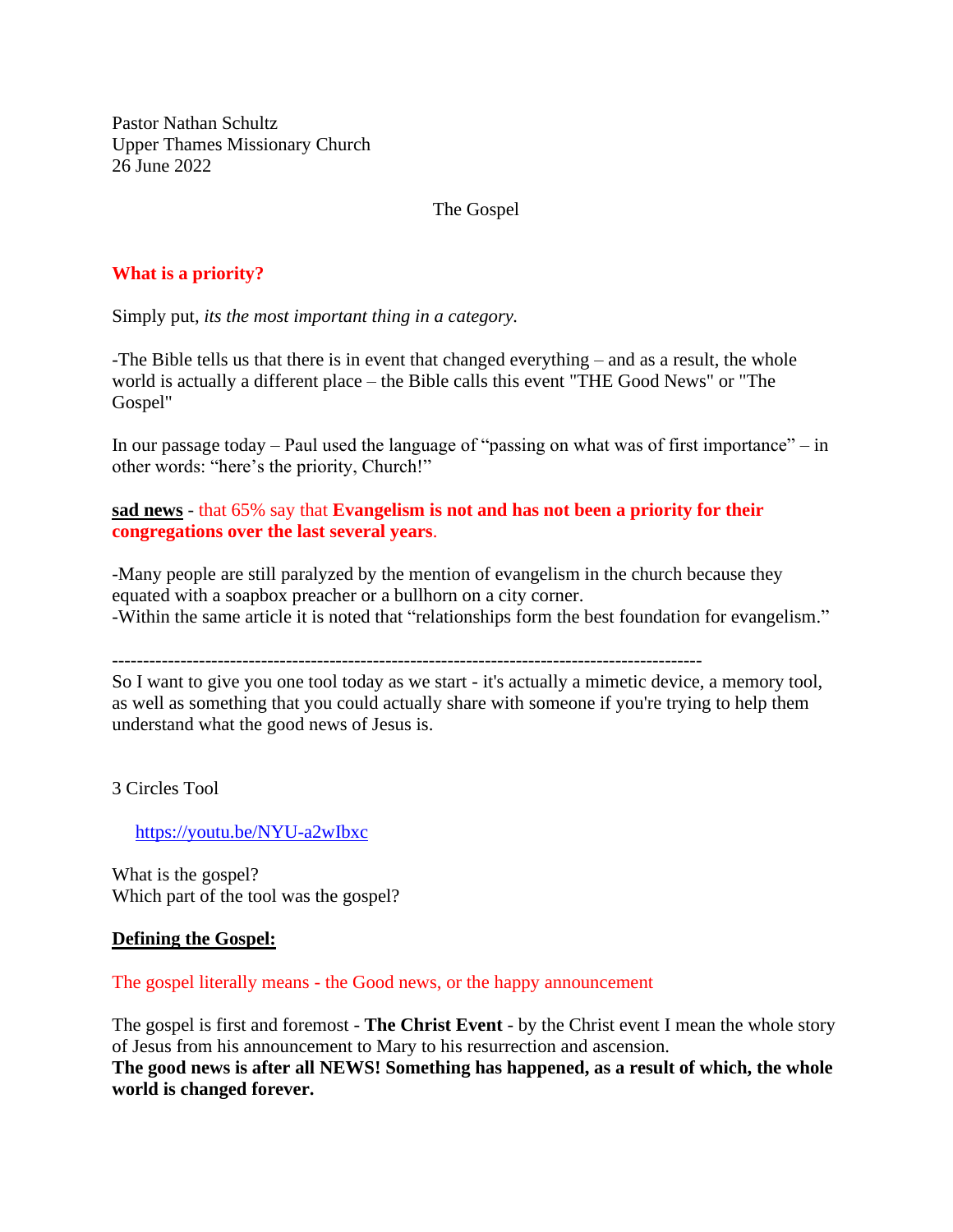It can be simplified down into about 8 parts - Theologian Matthew Bates presents an excellent description have the gospel and salvation in his book *Salvation by Allegiance Alone*

### Events

- 1. The eternal Son of God took on flesh in the virgin's womb (as the Scriptures fortold)
- 2. He brought the kingdom of God near us
- 3. He died according to the scriptures
- 4. We was bodily buried
- 5. He was bodily raised on the third day in accordance with the scriptures
- 6. He appeared to many
- 7. He ascended to the right hand of God
- 8. He is coming again as judge

But That's not the whole story: the good news has God's POWER in it, God draws out a response from everybody who hears this news.

### The way somebody responds brings about the **effects** of the gospel in their life.

When then someone hears the gospel, they encounter Christ, they encounter the power of God on display - Paul says as much in Romans 1 - the gospel is the power of God

- When God draws out a response of faith (that is of trust and surrender) the effects of the gospel are forgiveness of sin, adoption into the family of God, a new life and a new purpose that person. Ultimately leading to eternal life
- but when a heart is hard, the gospel draws out a response of rejection the person moves further away from God, still carrying the burden of their sin, and still living alone in the world, without God and his family. Ultimately leading to eternal death and separation from God and his New creation.

-effects of the gospel include the language of turning from sin, forgiveness, God declaring you are Good and right, being made new, and being transformed day by day. (words like justification, Regeneration, and Sanctification are the theological words that describe what I'm saying here.)

-----------------------------------------------------------------------------------

# **Why is it the priority?**

Like we've already said - the Gospel is the announcement that something has happened, and as a result, the whole world is different.

According to the Apostle Paul - the main thing, the thing of first importance is **The Gospel**  But the gospel *is* the story about **the Main PERSON**, **Jesus the Messiah** But there is more - the story about JESUS is actually the climactic moment to the long story of God's story of working with Humans **BIBLE**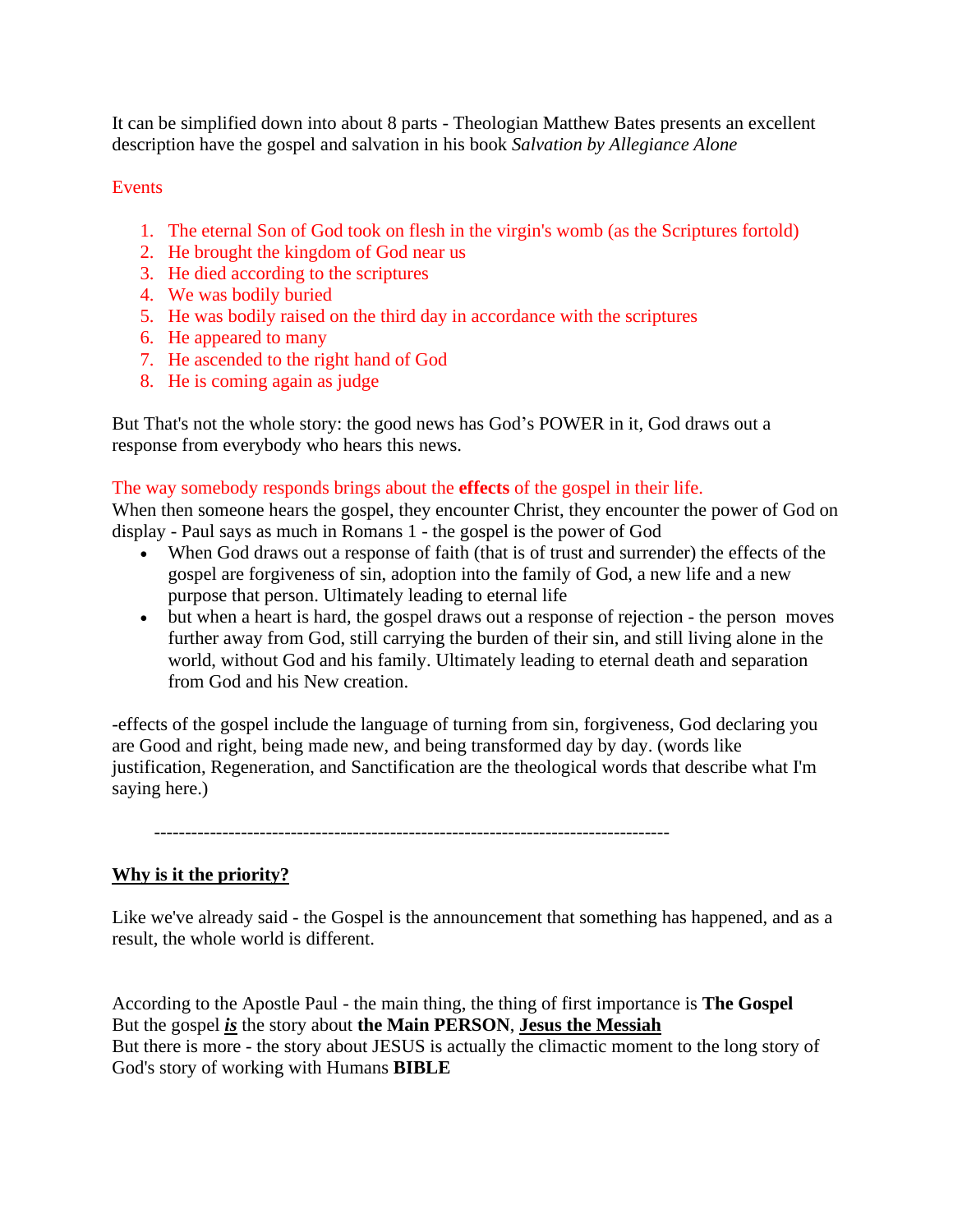

# **Jesus - The LIVING EMBODIED WORD of God - the** top of the top - the main person

Anything else at the top other than God revealed in Christ Jesus is idolatry The primary definition of the Word of God is JESUS

**The Proclamation - The Word is the active Power of God** - the Gospel. - Romans 1:16 "for I am not ashamed of the gospel for it is the power of God..."

1 Cor 1:18 For the **word of** the cross is folly to those who are perishing, but to us who are being saved it is the **power of** God.

T**he Bible - The way that the Living Word, Jesus, meets us.** The way we know what the proclaimed word, the gospel, is to be. The Word of God enlived by his Spirit.

So the best way to answer the question – the "Main Thing" is THE WORD OF GOD – Primarily Jesus himself, and at the same time, the proclamation of the "word", and the Bible

**How do we preach it?**

-So this leads us to the question how do we actually go about proclaiming this this?

well let's take a lead from Paul here who begins our passage today with the words "Now I would remind you"

-I would say to you that you must be reminded regularly of this story of Jesus Christ

- 1. if you haven't read one or all of the gospel accounts a while I strongly urge you to read a gospel account - make a plan to do it this week or over the course of a couple weeks if you need to
- 2. notice that Paul said that these things happened in accordance with the scriptures by that he means the entire Old Testament - again I strongly encourage you to get into the Old Testament in your reading or in your audio Bible listening - most of you have audio bibles because you have access to the Internet... go to [BibleGateway.com-](https://www.biblegateway.com/resources/audio/) Audio Bibles and listen to any of about 25 different translations and recordings of the Bible all for free whenever you want.